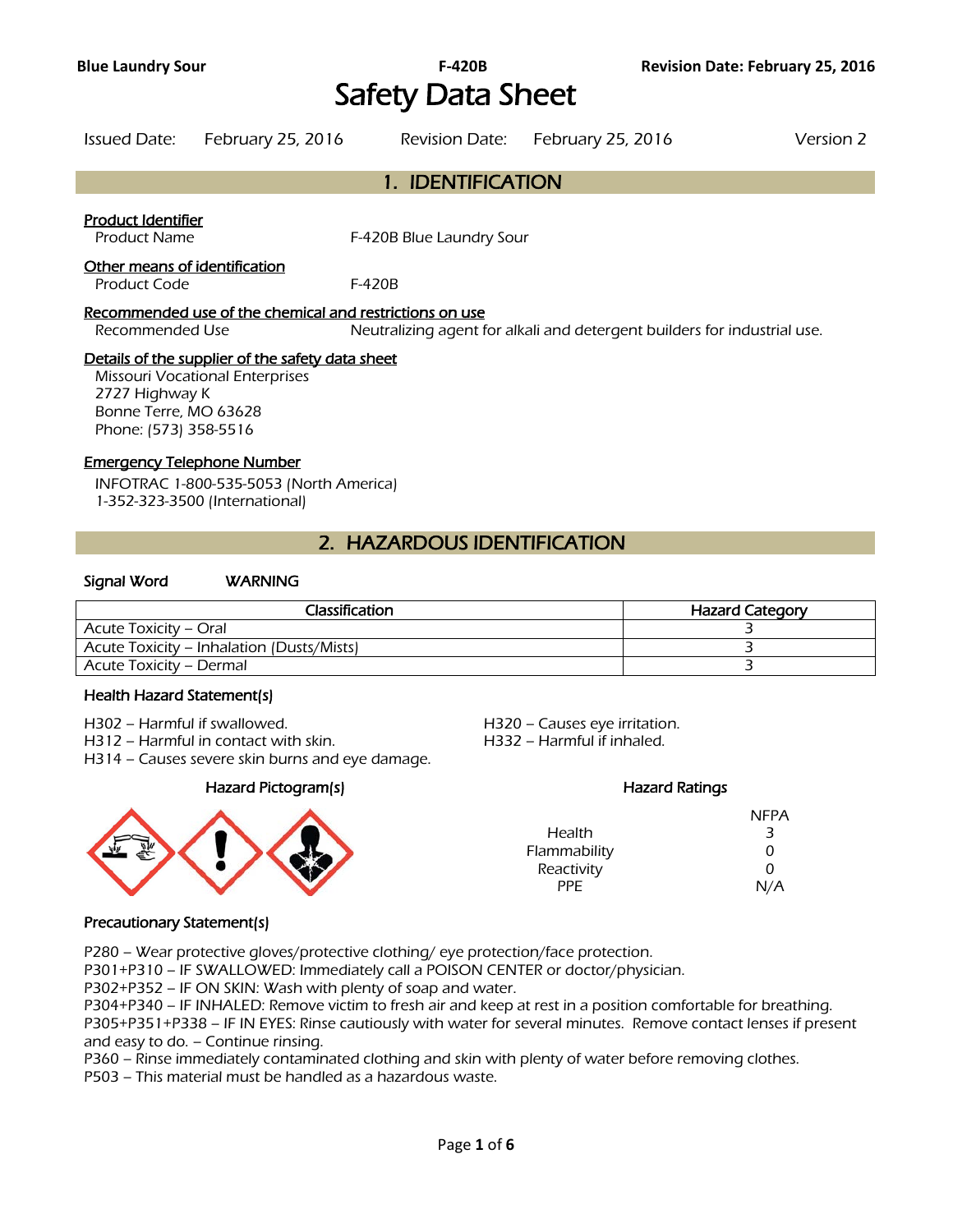| Skin Contact      | May cause skin burns.             |  |
|-------------------|-----------------------------------|--|
| Eye Contact       | May cause eye damage.             |  |
| <b>Inhalation</b> | May cause respiratory irritation. |  |
| Ingestion         | May be toxic if swallowed.        |  |

### 3. COMPOSITION/INFORMATION ON INGREDIENT

| <b>Chemical Name/Pure Substance</b>          | CAS#      | Weight-% |
|----------------------------------------------|-----------|----------|
| Sulfamic Acid                                | 5329-14-6 | 98-100   |
| Other Components Below Reportable Quantities |           | 0-2      |
|                                              |           |          |

\*\*If Chemical Name/CAS No is "proprietary" and/or Weight-% is listed as a range, the specific chemical identity and/or percentage of composition has been withheld as a trade secret.

### 4. FIRST-AID MEASURES

| <b>General Advice</b>                           | First aid responders should pay attention to self-protection and use the recommended<br>protective clothing (chemical resistant gloves, splash protection). If potential for exposure<br>exists, refer to Section 8 for specific personal protective equipment.                                                                                                                                                                                                                                                                                                                                                                                                                                                                                                                                                                                                                                                                                                       |
|-------------------------------------------------|-----------------------------------------------------------------------------------------------------------------------------------------------------------------------------------------------------------------------------------------------------------------------------------------------------------------------------------------------------------------------------------------------------------------------------------------------------------------------------------------------------------------------------------------------------------------------------------------------------------------------------------------------------------------------------------------------------------------------------------------------------------------------------------------------------------------------------------------------------------------------------------------------------------------------------------------------------------------------|
| <b>Eye Contact</b>                              | If this product enters the eyes, open eyes while under gently running water. Use sufficient<br>force to open eyelids. "Roll" eyes to expose more surface. Minimum flushing is for 15<br>minutes. Seek immediate medical attention.                                                                                                                                                                                                                                                                                                                                                                                                                                                                                                                                                                                                                                                                                                                                    |
| <b>Skin Contact</b>                             | If the product contaminates the skin, immediately begin decontamination with running<br>water. Minimum flushing is for 15 minutes. Remove contaminated clothing, taking care<br>not to contaminate eyes. If skin becomes irritated and irritation persists, medical attention<br>may be necessary. Wash contaminated clothing before reuse, discard contaminated shoes.                                                                                                                                                                                                                                                                                                                                                                                                                                                                                                                                                                                               |
| Inhalation                                      | After high vapor exposure, remove to fresh air. If it is suspected that fumes are still present,<br>the rescuer should wear an appropriate mask or self-contained breathing apparatus. Keep<br>person warm and at rest. If breathing is difficult, give oxygen. If breathing has stopped,<br>trained personnel should immediately begin artificial respiration. It may be dangerous to<br>the person providing aid to give mouth-to-mouth resuscitation. If unconscious, place in<br>recovery position and get medical attention immediately. Maintain an open airway.<br>Loosen tight clothing such as a collar, tie, belt or waistband. If the heart has stopped,<br>trained personnel should immediately begin cardiopulmonary resuscitation (CPR). Seek<br>immediate medical attention. In case of inhalation of decomposition products in a fire,<br>symptoms may be delayed. The exposed person may need to be kept under medical<br>surveillance for 48 hours. |
| Ingestion                                       | If swallowed, CALL PHYSICIAN OR POISON CONTROL CENTER FOR MOST CURRENT<br>INFORMATION. If professional advice is not available, give two glasses of water to drink.<br>DO NOT INDUCE VOMITTING. Never induce vomiting or give liquids to someone who is<br>unconscious, having convulsions, or unable to swallow. Seek immediate medical attention.                                                                                                                                                                                                                                                                                                                                                                                                                                                                                                                                                                                                                   |
| Most important symptoms and effects<br>Symptoms | Significant pain in the burn region.                                                                                                                                                                                                                                                                                                                                                                                                                                                                                                                                                                                                                                                                                                                                                                                                                                                                                                                                  |
| <b>Medical attention</b>                        | A supervision of the acid-basic balance and the calcium rate in the serum of the blood is<br>necessary.                                                                                                                                                                                                                                                                                                                                                                                                                                                                                                                                                                                                                                                                                                                                                                                                                                                               |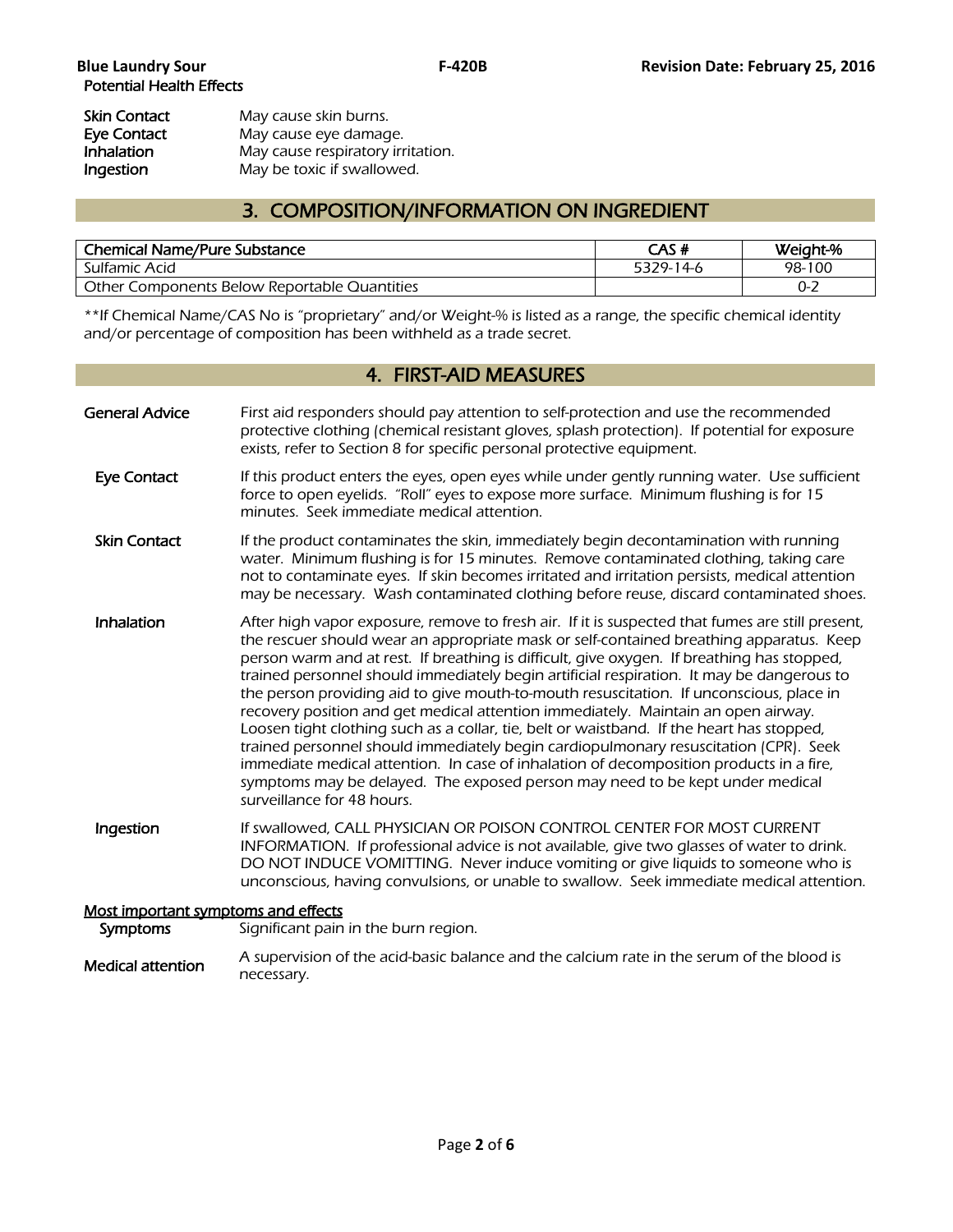5. FIRE-FIGHTING MEASURES

#### Extinguishing Media

| Suitable Extinguishing Media:   | Dry chemical, foam, carbon dioxide, or water fog. |
|---------------------------------|---------------------------------------------------|
| Unsuitable Extinguishing Media: | Not available.                                    |

#### Specific Hazards Arising from the Chemical

|                  | Reacts with most metals producing hydrogen which is extremely flammable |
|------------------|-------------------------------------------------------------------------|
| Explosion hazard | and may explode. Applying to hot surfaces requires special precautions. |
|                  | Closed containers may explode if exposed to extreme heat.               |
|                  |                                                                         |

#### Protective equipment and precautions for firefighters

As in any fire, wear self-contained breathing apparatus pressure-demand, MSHA/NIOSH (approved or equivalent) operated in positive pressure mode and full protective gear. Water spray may be ineffective on fire but can protect fire-fighters and cool closed containers. Use fog nozzles if water is used. Do not enter confined fire-space without full bunker gear.

#### 6. ACCIDENTAL RELEASE MEASURES

#### Personal precautions, protective equipment and emergency procedures

| Personal precautions                              | Keep public away from danger area. Proper personal protective<br>equipment should be worn.                                                                                                                                                                                                                                                                                     |
|---------------------------------------------------|--------------------------------------------------------------------------------------------------------------------------------------------------------------------------------------------------------------------------------------------------------------------------------------------------------------------------------------------------------------------------------|
| <b>Environmental precautions</b>                  | Prevent entry to sewers, soils, and natural waters. Notify authorities if<br>product enters sewers or public waters.                                                                                                                                                                                                                                                           |
| Methods and material for containment and clean up |                                                                                                                                                                                                                                                                                                                                                                                |
| <b>Methods for Containment</b>                    | Prevent further leakage or spillage if safe to do so. Construct temporary<br>dikes of dirt, sand, or any appropriate readily available material to prevent<br>spreading of the material.                                                                                                                                                                                       |
| Methods for Clean up                              | Neutralize spilled material with sodium carbonate solution then absorb<br>with non-combustible material such as sand, soil, or vermiculite. Shovel up<br>and place all spill residues in suitable containers. Dispose of at an<br>appropriate waste disposal facility according to current applicable laws and<br>requlations and product characteristics at time of disposal. |

#### 7. HANDLING AND STORAGE

#### Precautions for safe handling

Do not breathe dust. Always wash your hands immediately after handling this product, and once again before leaving the workplace. Remove contaminated clothing and shoes. Wash clothing before re-using. Packaging, even those that have been emptied, will retain product residue. Always obey safety warnings and handle empty packaging as if they were full. Avoid all contact with this substance. Do not eat, drink, or smoke when using this product.

#### Conditions for safe storage, including any incompatibilities

Storage Conditions Store in a dry, cool, well-ventilated area. Keep away from food, drink, and animal feeding stuffs. Keep container tightly closed and upright when not in use to prevent leakage.

Incompatible Materials Reacts with most metals producing hydrogen which is extremely flammable and may explode. Keep away from strong bases.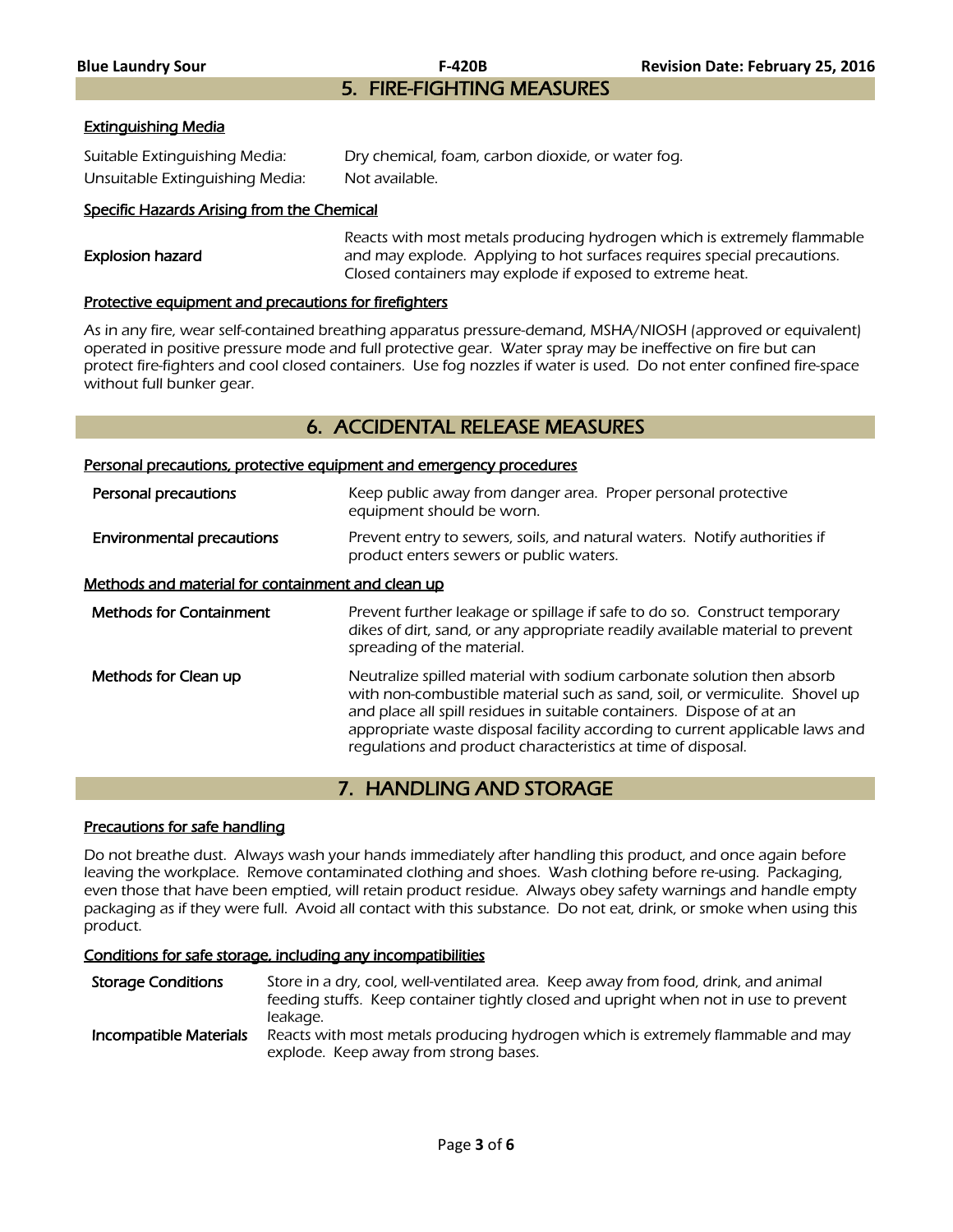8. EXPOSURE CONTROLS/PERSONAL PROTECTION

| Chemical<br>Name                   | $C$ $H$    | מ⊔י∩<br>PEL | <b>IDLH</b><br><b>NIOSH</b> |
|------------------------------------|------------|-------------|-----------------------------|
| Sulfamic A<br>-4-6<br>79-.<br>Acid | None Known | None Known  | N/A                         |
|                                    |            |             |                             |

Appropriate engineering controls

| <b>Engineering Controls</b>                                           | Monitor the atmosphere at regular intervals. Emergency eye wash fountains<br>and safety showers should be available in the immediate vicinity of any<br>potential exposure. Local exhaust and general ventilation must be adequate<br>to meet exposure standards. |
|-----------------------------------------------------------------------|-------------------------------------------------------------------------------------------------------------------------------------------------------------------------------------------------------------------------------------------------------------------|
| Individual protection measures, such as personal protective equipment |                                                                                                                                                                                                                                                                   |
| Eye/Face Protection                                                   | Wear approved safety glasses with side shields or splash goggles.                                                                                                                                                                                                 |
| Skin and Body Protection                                              | Wear appropriate protective clothing and chemical resistant gloves.                                                                                                                                                                                               |
| <b>Respiratory Protection</b>                                         | Ensure adequate ventilation, especially in confined areas. Approved dust<br>respirator should be used if airborne particles are generated when handling<br>this material.                                                                                         |
| <b>General Hygiene Considerations</b>                                 | Do not eat, drink, or smoke when using this product. Wash contaminated<br>clothing before reuse. Handle in accordance with good industrial hygiene<br>and safety practice. Avoid release to the environment.                                                      |

### 9. PHYSICAL AND CHEMICAL PROPERTIES

#### **Appearance**

| <b>Physical State</b><br>Color                                                                                                                                                                                                                                                                                                                                                                                                                                                                                                                                  | Solid<br>Opaque, White                                                                                                                                                                                                                                                                                | Odor<br><b>Odor Threshold</b> | <b>Odorless</b><br>Not Determined |
|-----------------------------------------------------------------------------------------------------------------------------------------------------------------------------------------------------------------------------------------------------------------------------------------------------------------------------------------------------------------------------------------------------------------------------------------------------------------------------------------------------------------------------------------------------------------|-------------------------------------------------------------------------------------------------------------------------------------------------------------------------------------------------------------------------------------------------------------------------------------------------------|-------------------------------|-----------------------------------|
| <b>Property</b>                                                                                                                                                                                                                                                                                                                                                                                                                                                                                                                                                 | <b>Values</b>                                                                                                                                                                                                                                                                                         | <b>Remarks - Method</b>       |                                   |
| рH<br><b>Melting Point/Freezing Point</b><br><b>Boiling Point/Boiling Range</b><br><b>Flash Point</b><br><b>Evaporation Rate</b><br>Flammability (Solid, Gas)<br><b>Upper Flammability Limits</b><br><b>Lower Flammability Limits</b><br><b>Vapor Pressure</b><br>Vapor Density<br><b>Specific Gravity</b><br><b>Water Solubility</b><br>Solubility in other solvents<br><b>Partition Coefficient</b><br><b>Auto-ignition Temperature</b><br><b>Decomposition Temperature</b><br><b>Viscosity</b><br><b>Explosive Properties</b><br><b>Oxidizing Properties</b> | 1.1<br>205 °C/ 408 °F<br>Decomposes @ 209 °C/ 408 °F<br>Not flammable<br>Not available<br>Not flammable<br>9.3<br>9.3<br>0.0<br>Not available<br>2.13<br>14.7 @ 0 °C/ 32 °F<br>Not available<br>Not available<br>Not flammable<br>209 °C/ 408 °F<br>Not applicable<br>Not applicable<br>Not available |                               | 1% solution @ 20 $^{\circ}$ C     |
|                                                                                                                                                                                                                                                                                                                                                                                                                                                                                                                                                                 |                                                                                                                                                                                                                                                                                                       |                               |                                   |

## 10. STABILITY AND REACTIVITY Reactivity Not reactive under normal conditions.

| <b>INCEICLIVILY</b>        | . נו ושווש בשוואר ווי הוא האו האו האו האו הא                                                                |
|----------------------------|-------------------------------------------------------------------------------------------------------------|
| <b>Chemical Stability</b>  | Stable under recommended storage conditions.                                                                |
| <b>Conditions to Avoid</b> | Isolate from alkalis. Avoid dispersion of sulfamic acid particulates into the air<br>and contact with heat. |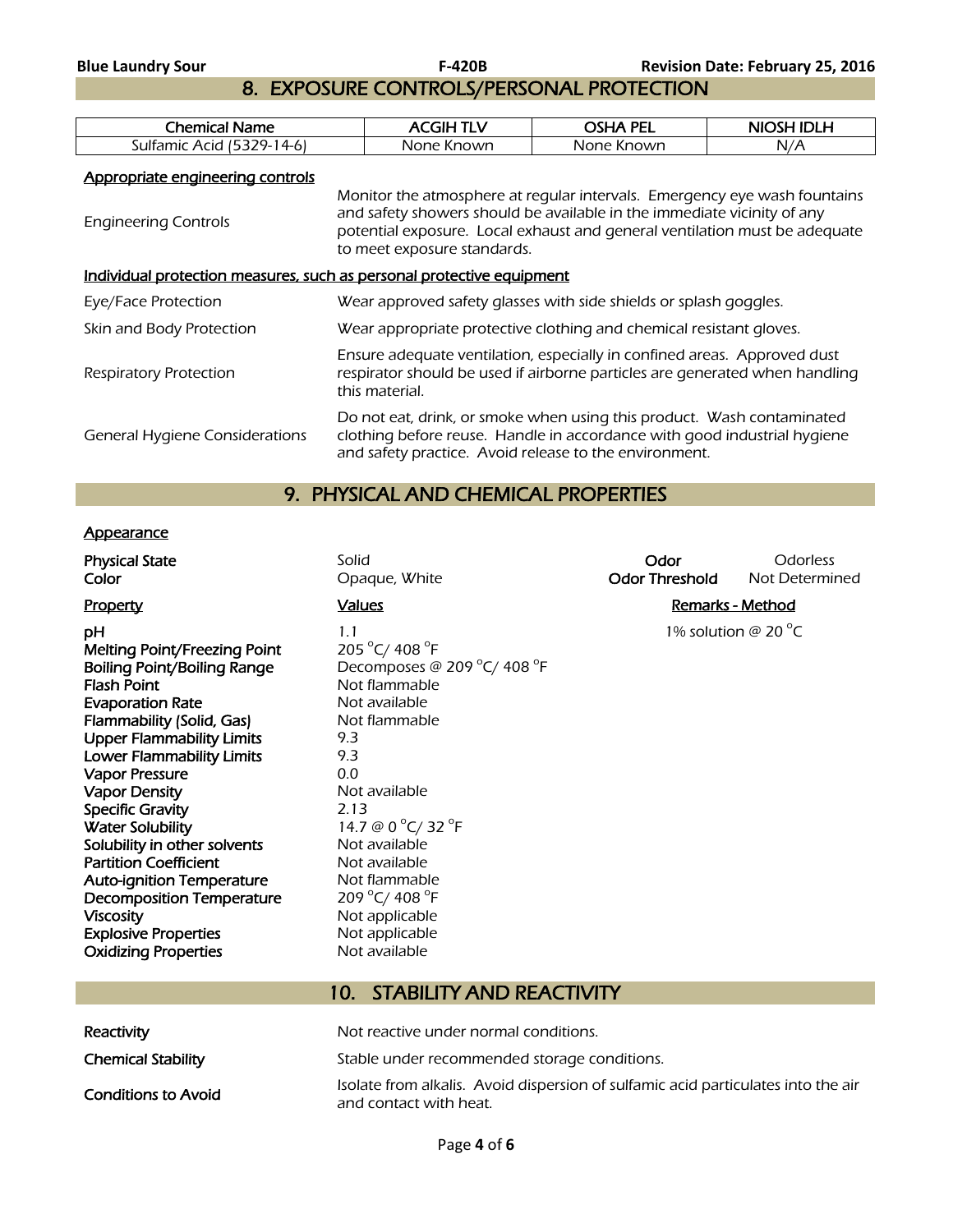**Blue Laundry Sour F-420B Revision Date: February 25, 2016** 

Incompatible materials Bases, amines, chlorine, fuming nitric acid, cyanides, sulfides, nitrites, nitrates, nitrates, carbonates, metal oxides, strong oxidizing agents, and strong bases.

## Hazardous Decomposition

Nitrogen oxides, carbon oxides, sulfur oxides, and ammonia gas.

Hazardous Polymerization Will not occur.

### 11. TOXICOLOGICAL INFORMATION

| Component                    | Oral LD50                                                         | <b>Inhalation LC50</b> | Dermal LD50                                                       |
|------------------------------|-------------------------------------------------------------------|------------------------|-------------------------------------------------------------------|
| Sulfamic Acid<br>(5329-14-6) | 3160 mg/kg (Rat)<br>1312 mg/kg (Mouse)<br>1050 mg/kg (Guinea Pig) | N/A                    | 500 mg/24 hours (adult): Rabbit skin<br>20 mg (adult): Rabbit eye |

#### Information on likely routes of exposure

| Eye contact<br>Skin contact                                                         | Severe burns to eyes, redness, tearing, and blurred vision.<br>Severe burns to skin, defatting, and dermatitis.                                                                                                                                                                     |
|-------------------------------------------------------------------------------------|-------------------------------------------------------------------------------------------------------------------------------------------------------------------------------------------------------------------------------------------------------------------------------------|
| Ingestion                                                                           | Harmful or fatal if swallowed. Ingestion can result in severe gastric distress<br>with possible circulatory collapse, kidney failure, and liver and heart damage.                                                                                                                   |
| Inhalation                                                                          | Vapor harmful. Respiratory irritant, nose irritation, sore throat, coughing,<br>and chest tightness and possibly, ulceration and perforation of the nasal<br>sapum. High levels of exposure could cause pulmonary edema (buildup of<br>fluid in lungs) which could result in death. |
| Symptoms related to the physical,<br>chemical, and toxicological<br>characteristics | Not available.                                                                                                                                                                                                                                                                      |
| Carcinogenicity<br>Reproductive toxicity<br><b>Toxicological information</b>        | Not reported to be cancer causing in humans.<br>Not reported to cause reproductive effects in humans.<br>Toxic if swallowed, in contact with skin, or if inhaled.                                                                                                                   |

### 12. ECOLOGICAL INFORMATION

#### **Ecotoxicity**

| Component                                | <b>LC50 Fathead Minnow</b>                              | EC50 Daphnia                                                                                                                                              | ErC50 Algae |
|------------------------------------------|---------------------------------------------------------|-----------------------------------------------------------------------------------------------------------------------------------------------------------|-------------|
| Sulfamic Acid<br>(5329-14-6)             | 58.8-84 mg/L (96 hours,<br>fresh water, $22^{\circ}$ C) | N/A                                                                                                                                                       | N/A         |
| Persistence and degradability            | Completely Biodegradable.                               |                                                                                                                                                           |             |
| Bioaccumulative potential                | Not determined.                                         |                                                                                                                                                           |             |
| Other adverse effects                    |                                                         | None known based on information provided.                                                                                                                 |             |
| <b>13. DISPOSAL CONSIDERATIONS</b>       |                                                         |                                                                                                                                                           |             |
| <b>Disposal Instructions</b>             | regulations.                                            | Dispose of this material and its container at hazardous or special waste<br>collection point. Dispose in a safe manner in accordance with local/ national |             |
| Hazardous Waste Code                     | company.                                                | This should be assigned between the producer, user, and the waste disposal                                                                                |             |
| Waste from residues / unused<br>products |                                                         | This material should be disposed of to an approved waste disposal site.                                                                                   |             |
| <b>Contaminated Packaging</b>            | disposal.                                               | Empty packaging can have residues or dusts and are subject to proper waste                                                                                |             |